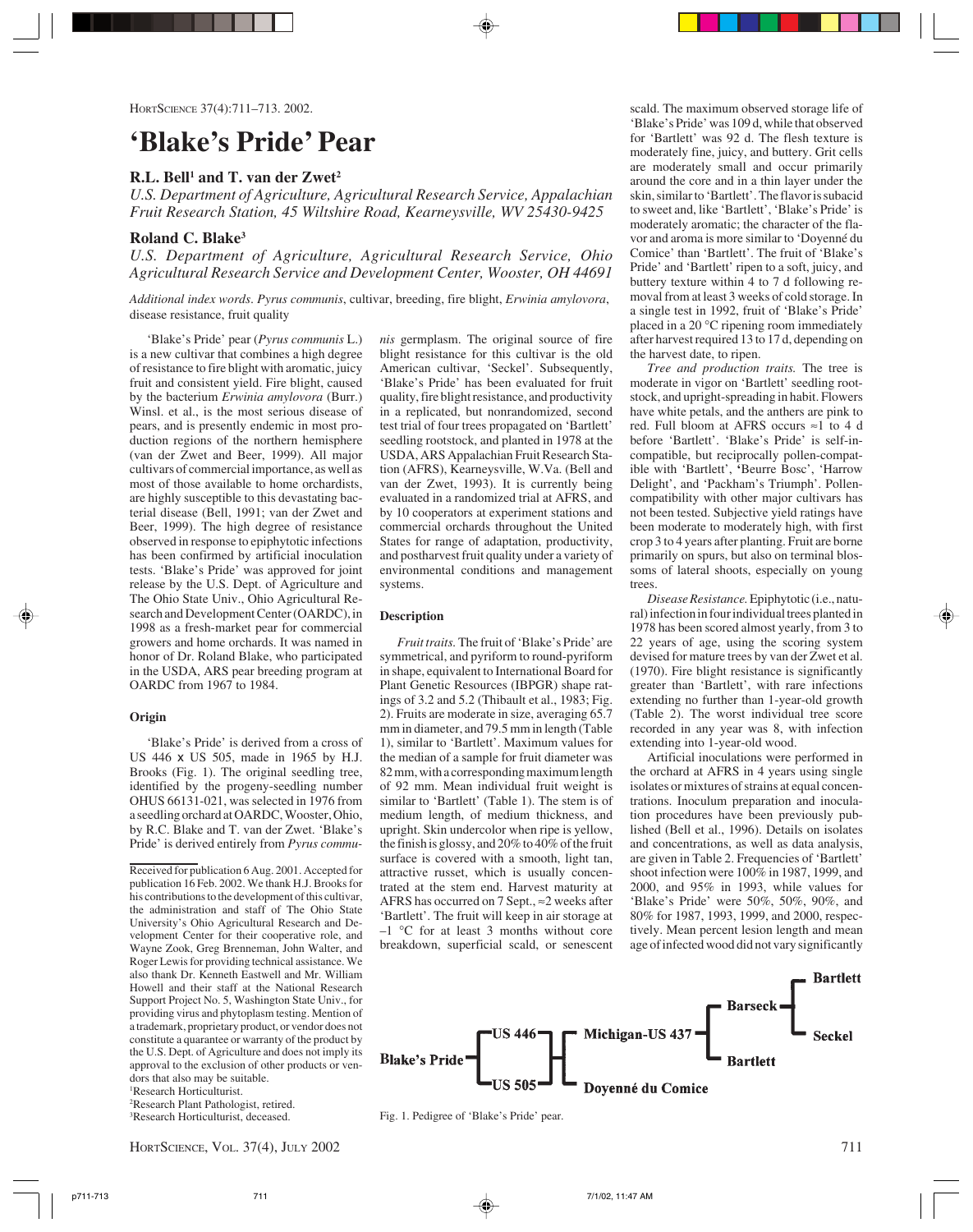

Fig. 2. Fruit of 'Blake's Pride'.

| Table 1. Fruit quality traits <sup>z</sup> and harvest date of 'Blake's Pride' and 'Bartlett' |  |
|-----------------------------------------------------------------------------------------------|--|
| pears.                                                                                        |  |

|                                  | Cultivar       |                |  |
|----------------------------------|----------------|----------------|--|
| Trait                            | Blake's Pride  | Bartlett       |  |
| Fruit size                       |                |                |  |
| Diameter (mm)                    | $65.7 \pm 1.1$ | $65.7 \pm 0.9$ |  |
| Length $(mm)$                    | $79.5 \pm 1.1$ | $80.7 \pm 1.6$ |  |
| Weight $(g)y$                    | $202 \pm 25$   | $193 \pm 20$   |  |
| Core diameter (mm)               | $21.3 \pm 0.6$ | $21.5 \pm 0.6$ |  |
| Flavor <sup>x</sup>              | $6.4 \pm 0.1$  | $5.9 \pm 0.2$  |  |
| Aroma <sup>x</sup>               | $1.9 \pm 0.1$  | $1.9 \pm 0.1$  |  |
| Grit <sup>x</sup>                | $6.5 \pm 0.1$  | $6.4 \pm 0.1$  |  |
| Texture <sup>x</sup>             | $6.4 \pm 0.2$  | $6.2 \pm 0.1$  |  |
| Juiciness $x$                    | $6.6 \pm 0.1$  | $6.1 \pm 0.2$  |  |
| Russet <sup>w</sup>              | $4.1 \pm 0.2$  | $6.5 \pm 0.2$  |  |
| Blush $(\%)^{\vee}$              | $3.0 \pm 1.0$  | $15 \pm 2.0$   |  |
| Appearance <sup>x</sup>          | $6.3 \pm 0.1$  | $6.5 \pm 0.2$  |  |
| Harvest date <sup>v</sup>        | 250            | 237            |  |
| Storage life <sup>t</sup> (days) | 109            | 92             |  |

z Data for 'Blake's Pride' are from 3 years of seedling data at Wooster, Ohio, and 6 years of data from four unthinned trees at Kearneysville, W.Va., with a total of 39 to 45 samples per trait. Data for 'Bartlett' are based upon 2 years at Wooster, Ohio and 11 years at Kearneysville, W.Va., with a total of 37 to 51 samples per trait. Fruit samples of six to 10 fruit were harvested at random on two to three dates per year, 5 to 10 d apart. Samples were stored from 0 to 140 d for 'Bartlett', and from 0 to 134 d for 'Blake's Pride'.

y Least square means and standard errors for 1999, 2000, and 2001, are based upon 1 to 3 harvest date samples of 5 or 10 fruit. Standard errors are those appropriate to differences among years. Least-square means and standard errors were computed using SAS PROC GLM (SAS Institute, 1990c).

x Flavor, grit , texture, and appearance were rated using hedonistic scoring systems, with 1 representing *poor,* 6 representing *acceptable*, and 9 representing *excellent*. Aroma scores were:  $0 =$  none,  $1 =$  light,  $2 =$  moderate, and  $3 =$ intense. Juiciness scores were based upon a scale of increasing intensity, with  $1 = \text{very dry and } 9 = \text{very juice}$ . Scores were assigned to samples of five to 10 fruit; mean of evaluations of best harvest date samples per year, performed by two trained evaluators.

wRusset scores of 1 to 9 were assigned according to a scale based primarily upon the percentage of fruit surface covered, but also taking into consideration location and uniformity.

v Mean percentage of fruit surface.

u Mean optimum harvest date expressed in Julian days.

'Storage life is the maximum number of days in air storage at  $-1$  °C after which the fruit harvested at or close to optimal maturity ripened without core or flesh breakdown, superficial scald, or senescent scald.

among years for 'Blake's Pride'. For 'Bartlett', mean percent lesion length was significantly greater in 1993 (167%) than in the other 3 years (80%, 104%, and 106%). Infection of 'Bartlett' wood was particularly severe in the year 2000, with all infections spreading into 3 year-old wood. In spite of the significant interactions, only the 4-year means are presented in Table 2. Even after 4 or 8 weeks, progression of most infections in 'Blake's Pride' had ceased. In comparison to the susceptible standard, 'Bartlett', shoot infections in 'Blake's Pride' were consistently significantly shorter, ceased progressing earlier, and only progressed into 1-year-old wood in a single shoot.

In 1999, blossoms of 'Blake's Pride' were artificially inoculated, and in 2000, blossoms of 'Blake's Pride' and 'Bartlett' were artificially inoculated. Details of the inoculation techniques and analysis of severity data are given in Table 3. In 1999, frequency of infection (defined as the number of infected blossoms expressed as a percent of total number of inoculated blossoms) and severity were recorded 12 d after inoculation. In 2000, frequency and severity of infection were scored at 11 d after inoculation, and severity was scored 21, 48, and 152 d after inoculation. A blossom was considered infected if even just the hypanthium showed necrosis. Frequency of blossom infection in year 2000 was analyzed using the chi-square test of SAS PROC FREQ (SAS Institute, 1990b).

Only one of 10 blossom clusters of 'Blake's Pride' was uninfected in both 1999 and 2000. In 2000, all blossoms on each of the 40 clusters of 'Bartlett' were infected, while all blossoms in 38 of 40 'Blake's Pride' clusters were infected. The chi-square test indicated no significant difference in frequency of blossom infection between the two cultivars. While the blossoms of 'Blake's Pride' are susceptible to infection, at least 50% of the infections progressed no further than the pedicel (Table 3), and at a slower rate than that observed in 'Bartlett' (data not presented), while all inoculations of 'Bartlett' progressed into wood at least 2 years old. Thus, the potential for loss of fruiting wood of 'Blake's Pride' is minimal.

Orchard survey data indicates that the cultivar is moderately resistant, but not immune to pear scab (*Venturia pirinia* Aderh.), and is susceptible to Fabraea leaf spot (*Fabraea maculata* Atk.) (data not presented). The 'Blake's Pride' budwood source tree at OARDC was tested by National Research Support Project No. 5 and found to be free of known viruses and the pear decline phytoplasm (W. Howell, personal communication).

#### **Availability**

Budwood of 'Blake's Pride' is limited and trees are not available from the U.S. Dept. of Agriculture. Interested nurseries and researchers should send requests for noncertified budwood to R.L.B. Pathogen-free certified budwood will be available from NRSP-5. Genetic material of this release will be deposited in the National Plant Germplasm System, where it will be available for research pur-